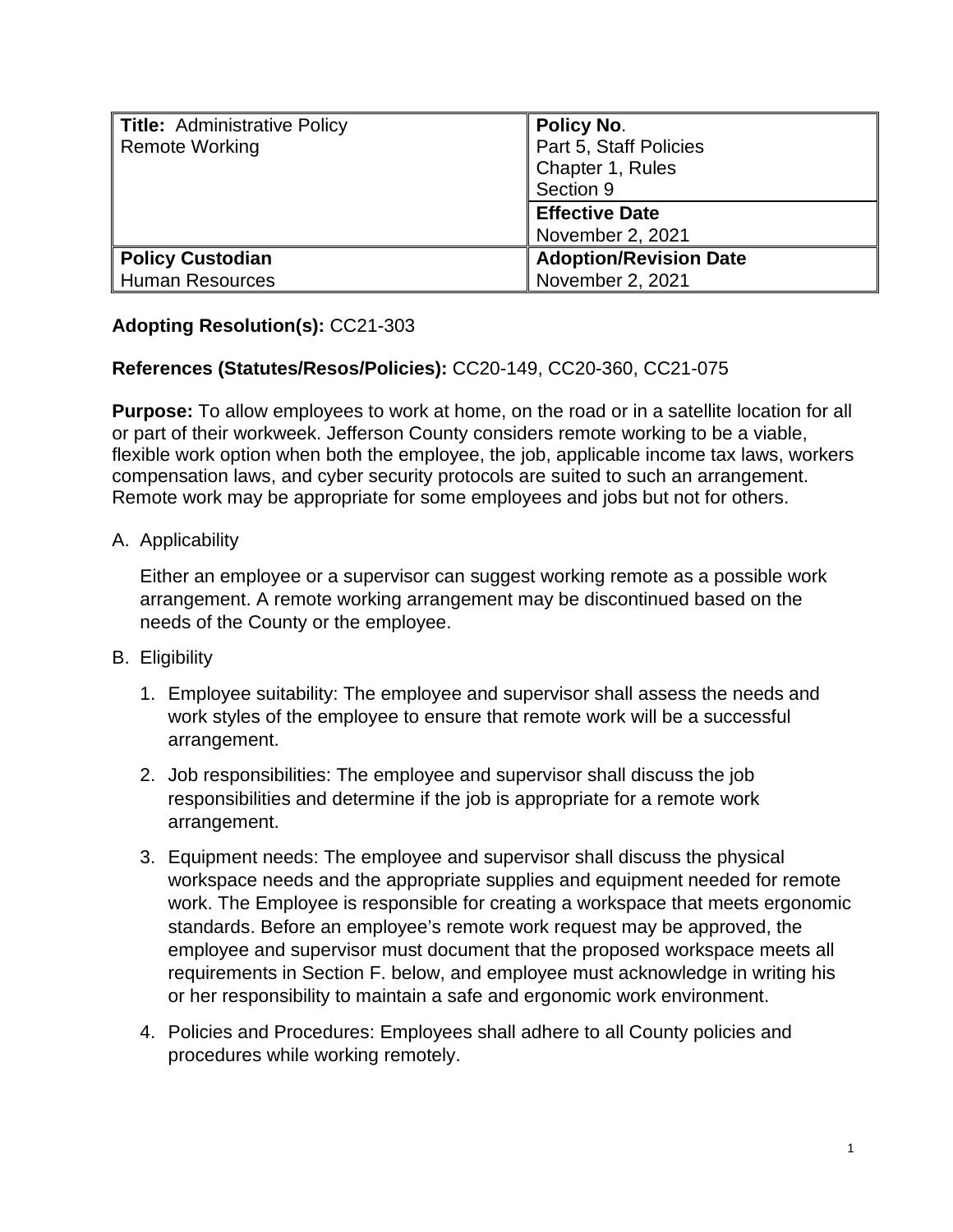- C. Working from Outside the State
	- 1. Employees must obtain supervisor approval prior to working remotely while outside the State of Colorado.
	- 2. Employees shall be responsible for assuring compliance with income tax obligations to states and localities outside of Colorado.
	- 3. No individual may perform work for the County from outside the State of Colorado for more than 60 days in a calendar year unless the following steps are first taken and pre-approval is received:
		- a. Written justification must be provided in writing to (1) Human Resources and (2) the County Manager (for those employees that work for the Board of County Commissioners) or to the Elected Official. For new hires, justification shall include evidence there are no suitable applicants within Colorado or evidence that the applicant has a specialized skill. For existing employees, justification shall include evidence that the employee is an exceptional performer, that the job function and specialized skill set cannot be performed by others in the Division, or that there is a short-term time frame with the request.
		- b. Employee and Supervisor must document in writing that the eligibility requirements in B.1 through B.4 are met.
		- c. The supervisor is required to complete a form documenting the following approvals:
			- 1) Business Innovation and Technology shall determine if all cyber security protocols can be adhered to, followed, and enforced.
			- 2) Human Resources shall determine if compliance with all Federal and State laws is possible.
			- 3) Finance shall determine if compliance with all Federal and State income tax laws is possible. The employee shall acknowledge that a change in residency may impact their income tax and shall be responsible for updating residency records.
			- 4) Safety & Compliance shall determine if compliance with all applicable Federal and State laws is possible. Additional premiums for insurance policies may be assessed to the division or the employee.
	- 4. Working remotely from out of the country is not permitted, except for limited circumstances, such as vacation, and where pre-approval has been obtained from a supervisor. Under no circumstances may an employee work for the county while residing outside of the country. Residing for purposes of this provision means establishing a place to live for a considerable amount of time, as distinguished from vacation or temporary travel.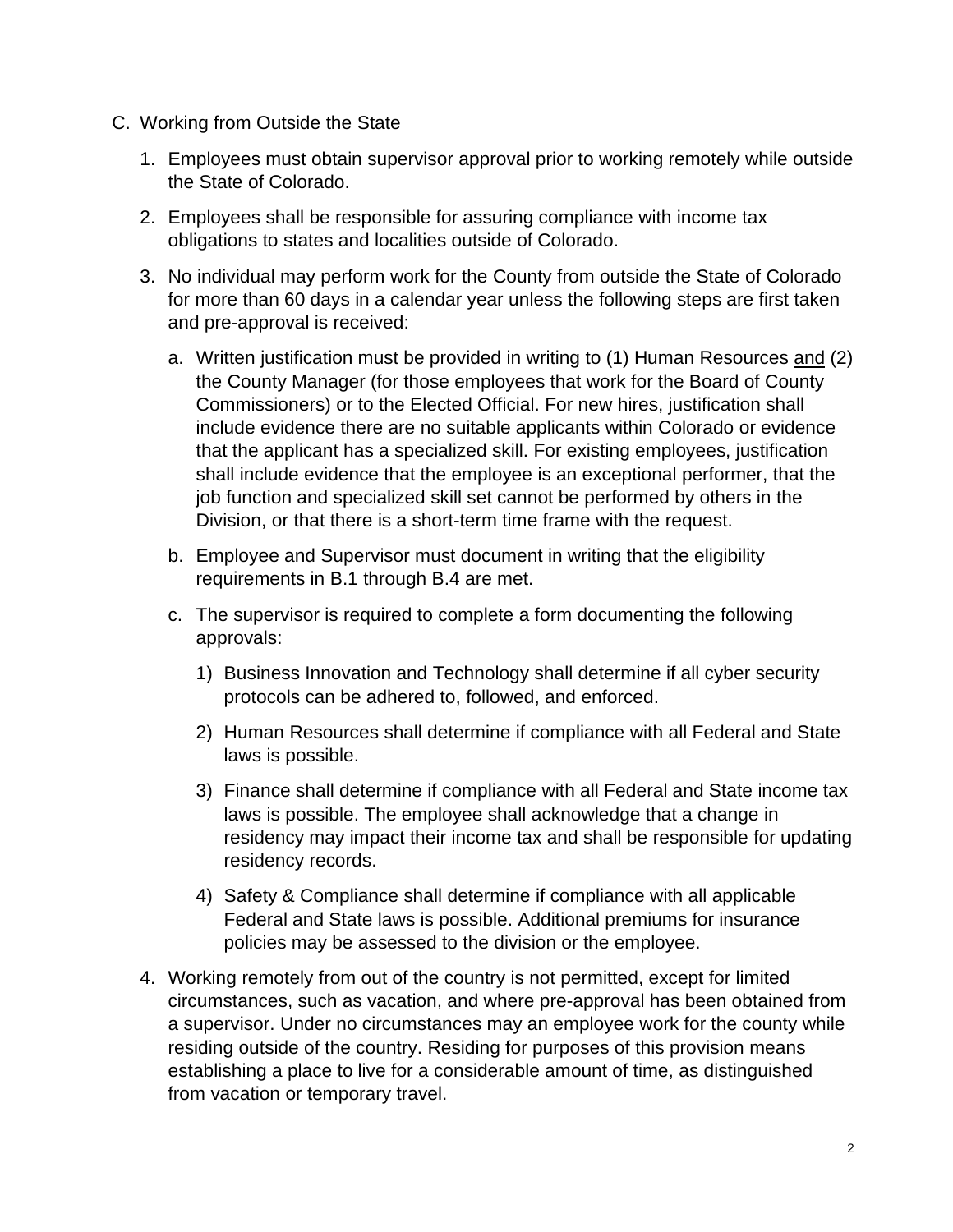### D. Equipment

- 1. County-owned IT equipment (PCs, monitors, etc.) and associated supplies may be taken home by employees for use in the performance of their job upon approval of the employee's supervisor. Jefferson County shall determine, with information supplied by the employee and the supervisor, the appropriate equipment needs (including hardware, software, employee-provided phone, and other office equipment) for each remote work arrangement. Equipment supplied by the County shall be maintained by the County. All necessary repairs or replacement of County supplied equipment shall take place at County offices. Equipment supplied by the employee, if deemed appropriate, shall be maintained by the employee. Jefferson County accepts no responsibility for damage or repairs to employee-owned equipment.
- 2. Jefferson County reserves the right to make determinations as to appropriate equipment, subject to change at any time. The employee agrees that Jefferson County equipment shall not be used by anyone other than the employee. The employee shall not make any changes to security or administrative settings on Jefferson County equipment.
- 3. The employee understands that all tools and resources provided by the County shall remain the property of the County at all times. The employee shall report an inventory of all Jefferson County property received and agree to take appropriate action to protect the items from damage or theft. Upon termination of employment, all equipment shall be returned.
- 4. Jefferson County shall supply the employee with appropriate office supplies (pens, paper, etc.) as deemed necessary. Jefferson County shall also reimburse the employee for approved business-related expenses in accordance with the Employee Reimbursement Policy.
- E. Security
	- 1. Consistent with the expectations of information security for employees working at the office, remote employees shall be expected to ensure the protection and security of County information that is accessible from their home office or work location in accordance with County privacy, HIPAA, CJIS, PCI and security policies. Steps include the use of locked file cabinets and desks, regular password maintenance, and any other measures appropriate for the job and the environment. If the business process allows, employees shall not keep or store physical documents with sensitive information. If physical documents with sensitive information need to be used at home, they shall be kept in a locked location. Employees who have confidential physical documents with sensitive information at home shall bring these documents to the office to be stored or shredded using the County's confidential shredder at least monthly.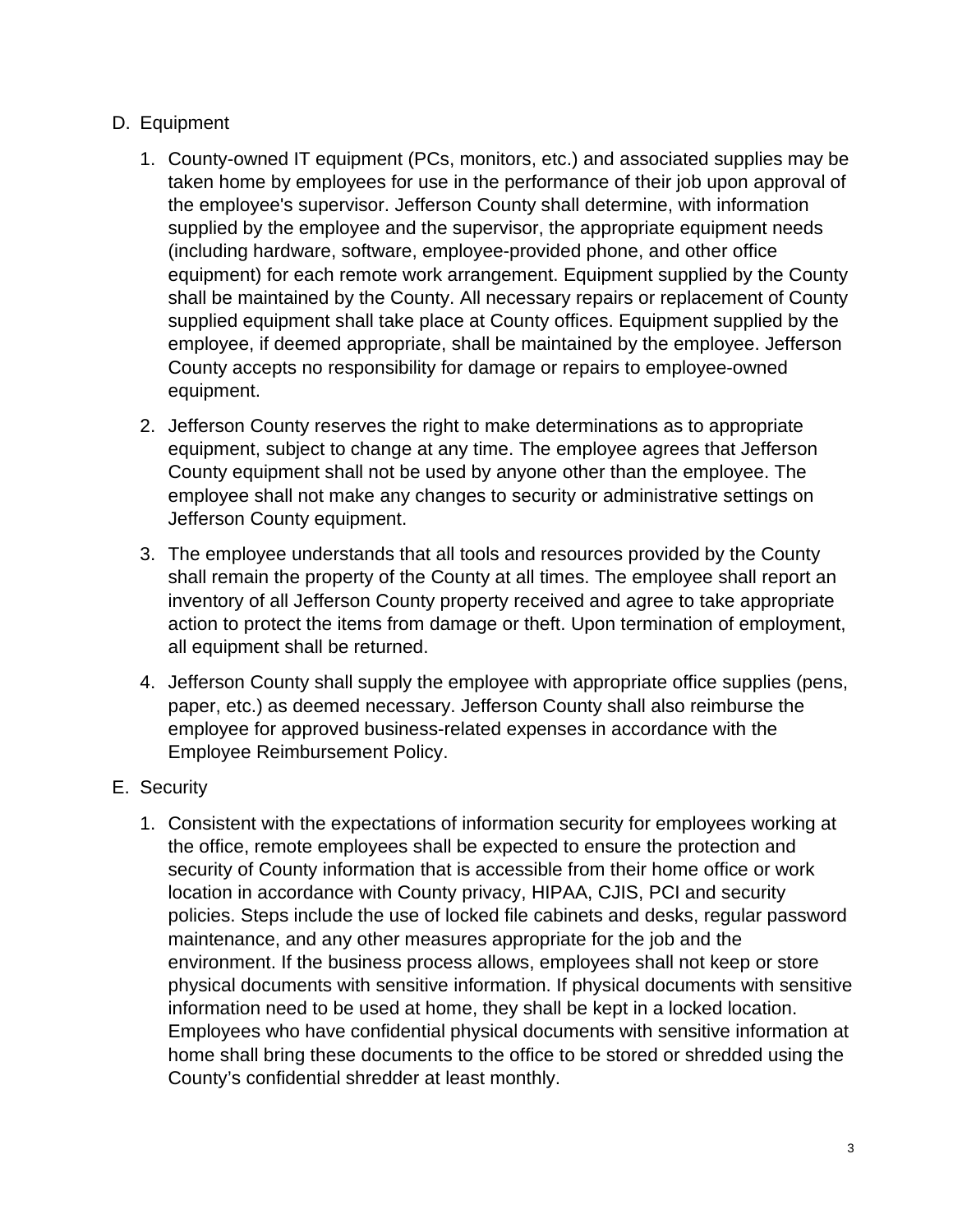- F. Work Environment and Safety
	- 1. The employee shall establish an appropriate work environment within his or her home or remote work location. Jefferson County is not responsible for costs associated with the setup of the employee's home office, such as remodeling, furniture or lighting, nor for repairs or modifications to the home office space, except as otherwise required by law.
	- 2. Employees are expected to maintain their home workspace in a safe manner, free from safety hazards. Injuries sustained by the employee in a home office location and in conjunction with his or her regular work duties may be covered workers' compensation. Remote employees are responsible for notifying the employer of such injuries as soon as practicable. The employee is liable for any injuries sustained by visitors to his or her home worksite.
	- 3. Employees shall ensure a proper ergonomic set-up and should take measures to incorporate appropriate stretching and moving during the workday. Safety & Compliance is available to assist with ergonomic evaluations of home offices. Upon consultation with Safety & Compliance, the County may choose to provide recommended equipment at its own cost.
- G. Expectations
	- 1. Successful on the job performance and meeting the needs of County operations is an essential expectation for all remote work arrangements. Prospective remote workers are encouraged to discuss expectations of remote working with family members prior to entering a schedule.
	- 2. Employees are expected to be available and accessible as they would while in the office. Regular communication and meetings are expected to occur as they would normally using the technology available to employees. Employees shall comply with all Jefferson County rules, policies, practices, and instructions that would apply if the employee were working at the physical work location.
	- 3. The employee shall report to the physical work location as necessary upon directive from his or her supervisor. The employee shall continue to communicate regularly with his or her supervisor and co-workers. The employee will maintain satisfactory production and performance standards.
- H. Time Worked
	- 1. Remote employees who are non-exempt from the overtime requirements of the Fair Labor Standards Act are required to accurately record all hours worked using Jefferson County's time-keeping system. Hours worked in excess of those scheduled per day and per workweek shall require the advance approval of the employee's supervisor.